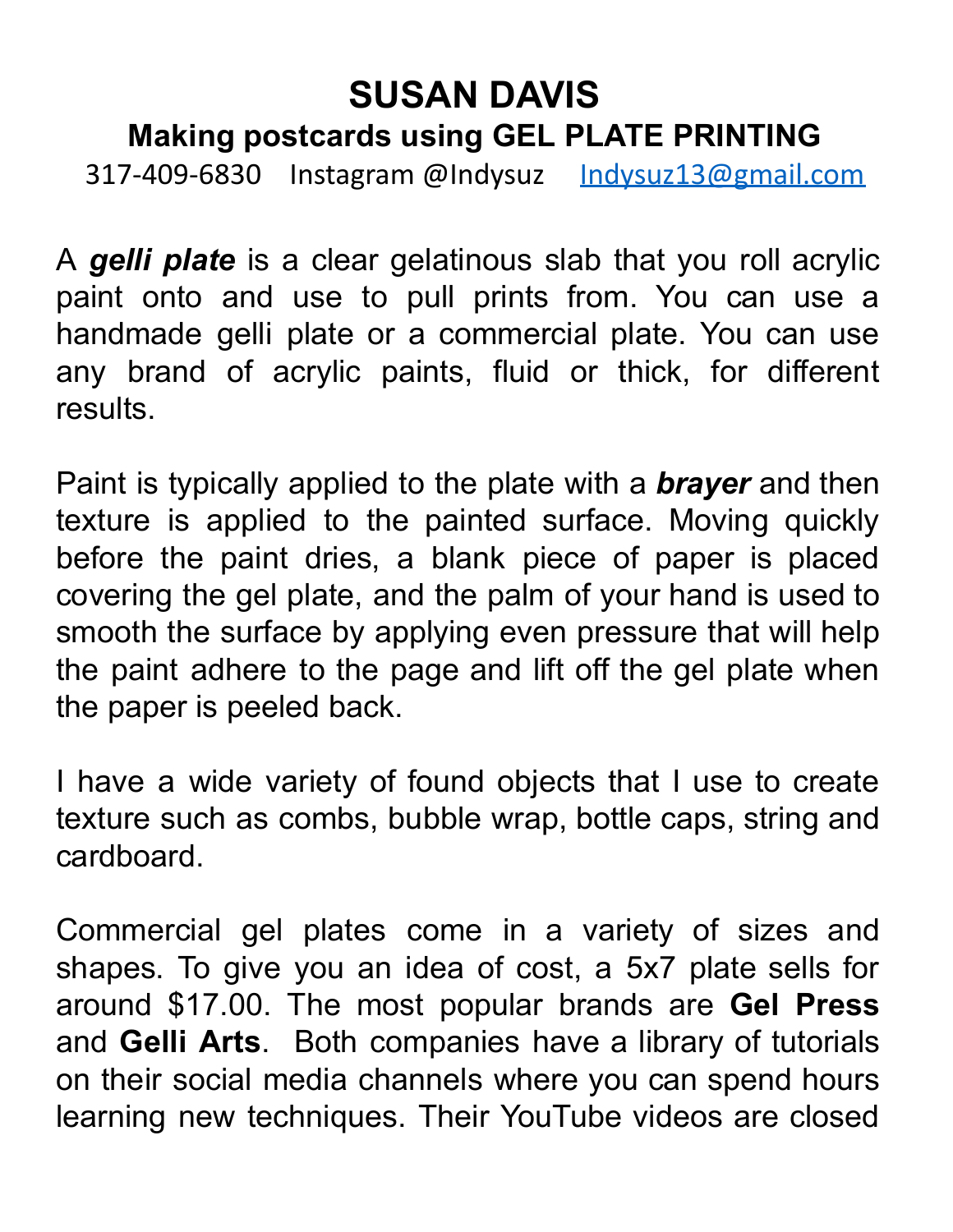captioned. There are also plates made by the Speedball company. These do not work well with common acrylic paints. They do work very well with Speedball inks.

You can also make your own gel plate at home using plain powdered gelatin, glycerin and water. There are many recipes online if you search for "*homemade gel plates.*" The advantage to homemade gel plates is that they are inexpensive and can be made in any size and shape you wish, however, they don't last forever and require more care to keep them in good shape.

Each print you make using a gel plate is a unique monoprint. Each time you lift the paper off the plate, it takes most of the paint, so you get a one-of-a-kind piece of art. You can keep adding new layers of paint to your page until you achieve your desired look.

When you start gel plate printing, use inexpensive craft paint and plain copy paper until you get the hang of it. Apply a few SMALL dabs of paint on the plate and then roll it out using a soft rubber brayer until you have a thin layer of paint. Working quickly before the paint dries, use commercial rubber stamps, stencils and found objects to make marks in the paint. If the paint dries too quickly, do not clean it off. Apply a thin layer of white or neutral color paint over the dry paint, then smooth your paper down on the wet paint and lift to find you have picked up both layers of paint!